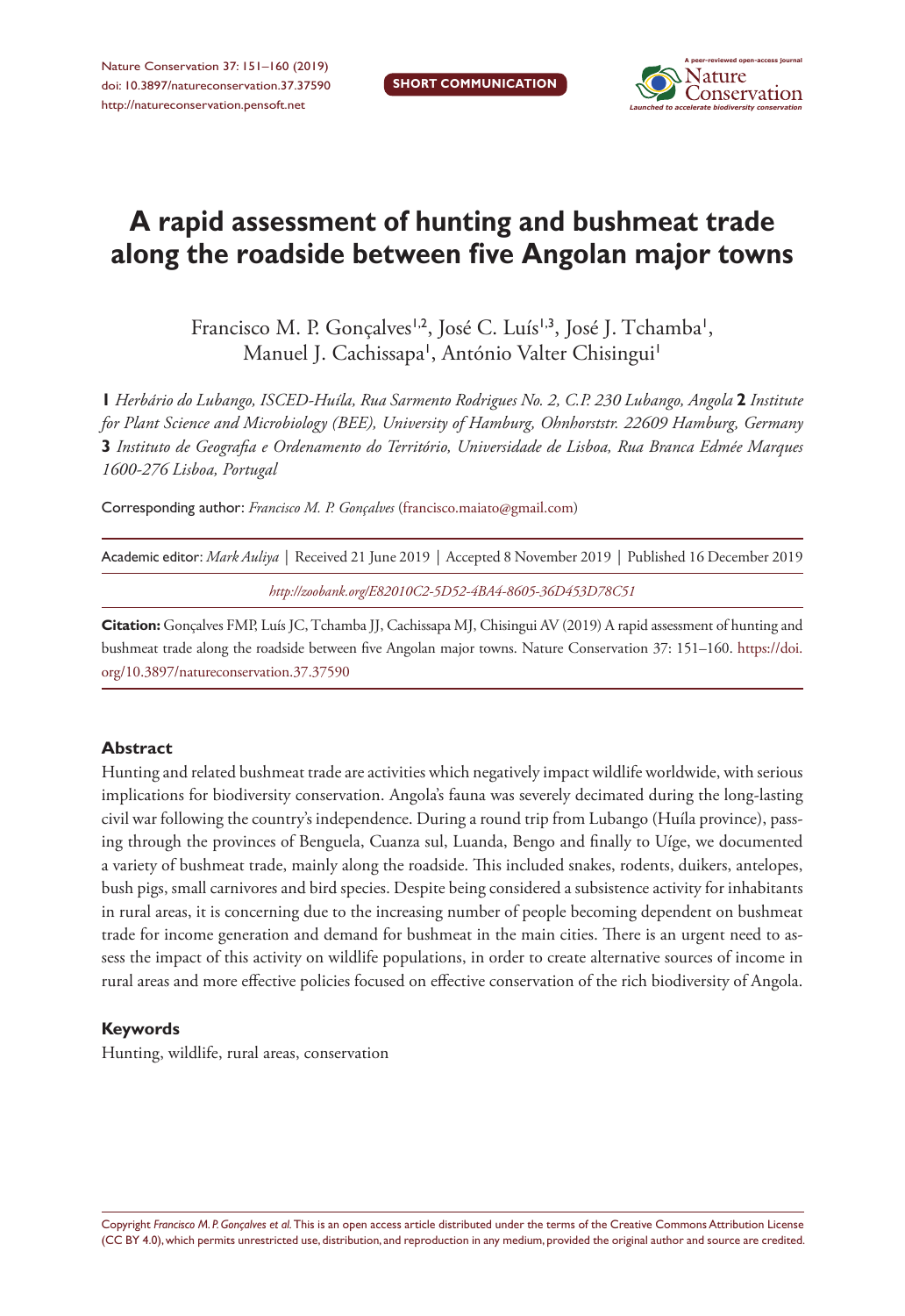## **Introduction**

Hunting of wild animals has been practised by humans for millions of years ago (Gaudzinski 2004). Consumption of bushmeat, besides being an important source of protein for households, has implications for food security and income generation for millions of people in tropical areas (Nasi et al. 2008). Bushmeat hunting and consumption have substantially increased in rural and urban areas, driven by rapid growth of the human population, easy and safe access to forests and for-profit bushmeat trade, taste preference and lack of alternative meat sources (Davies 2002; Nasi et al. 2008; Chaves et al. 2019). However, the extraction of wildlife for subsistence and commercialisation has become a major biodiversity threat in recent decades, with over-exploitation reported to be the second most important driver of change and biodiversity loss globally (IPBES 2019).

This problem is particularly relevant for Angola, where most of the wildlife was decimated during decades of post-independence civil war, as well as in conservation areas (Huntley 2017; Daskin and Pringle 2018). The country is, however, considered one of the richest and most biodiverse in Africa, accounting for an estimated 6850 native and 226 non-native plant species (Rejmánek et al. 2016; Goyder and Gonçalves 2019). Birds account for 940 species with many endemic species (Mills 2018), amphibians and reptiles accounting for 117 and 278 species, respectively (Marques et al. 2018). These numbers are expected to increase, as species new to science are still being discovered or rediscovered (Ceríaco et al. 2018; Marques et al. 2019; Vaz Pinto et al. 2019). Freshwater fishes account for 358 species, of which 22% are endemic (Skelton 2019) and 275 species of mammals are historically recorded, with new additions from recent surveys of the upper Okavango (Cubango) catchment (Taylor et al. 2018).

The long-lasting civil war contributed to an acceleration in the loss of wildlife in Angola as mentioned above, with illegal poaching leading to near extinction of many large-bodied species, including the charismatic and critically endangered Giant sable antelope (*Hippotragus niger variani*) (Vaz Pinto et al. 2016). Still, after more than 15 years of peace and political stability in the country, hunting and the bushmeat trade are still threatening wildlife in Angola. Protection of wildlife in Angola was regulated for many years by outdated colonial laws (e.g. Regulamento de Caça, approved by the Diploma Legislativo No. 2873, 11 de Dezembro de 1957). This document covers, in general, all aspects related to conservation and utilisation of wild animals (Huntley 1974). From there, the legislation for wildlife protection has been updated sequentially over time; for instance, all the species listed in Appendix I of CITES, to which Angola is a recent signatory, are prohibited from hunting (Decreto Executivo No. 469/15, 13 de Julho de 2015). Joint legislation between the Ministries of Finance and Agriculture fixed fines for wild animals whose hunting is prohibited in Angola and those whose hunting is permitted only during each hunting season (Decreto Executivo Conjunto No. 201/16, 26 de Abril de 2016). Other recently approved legislation establishes guidelines to ensure the conservation and sustainable use of forests and wildlife and provides a general basis for all activities related to them (Lei de Bases de Florestas e Fauna Selvagem No. 6/17, 24 de Janeiro de 2017).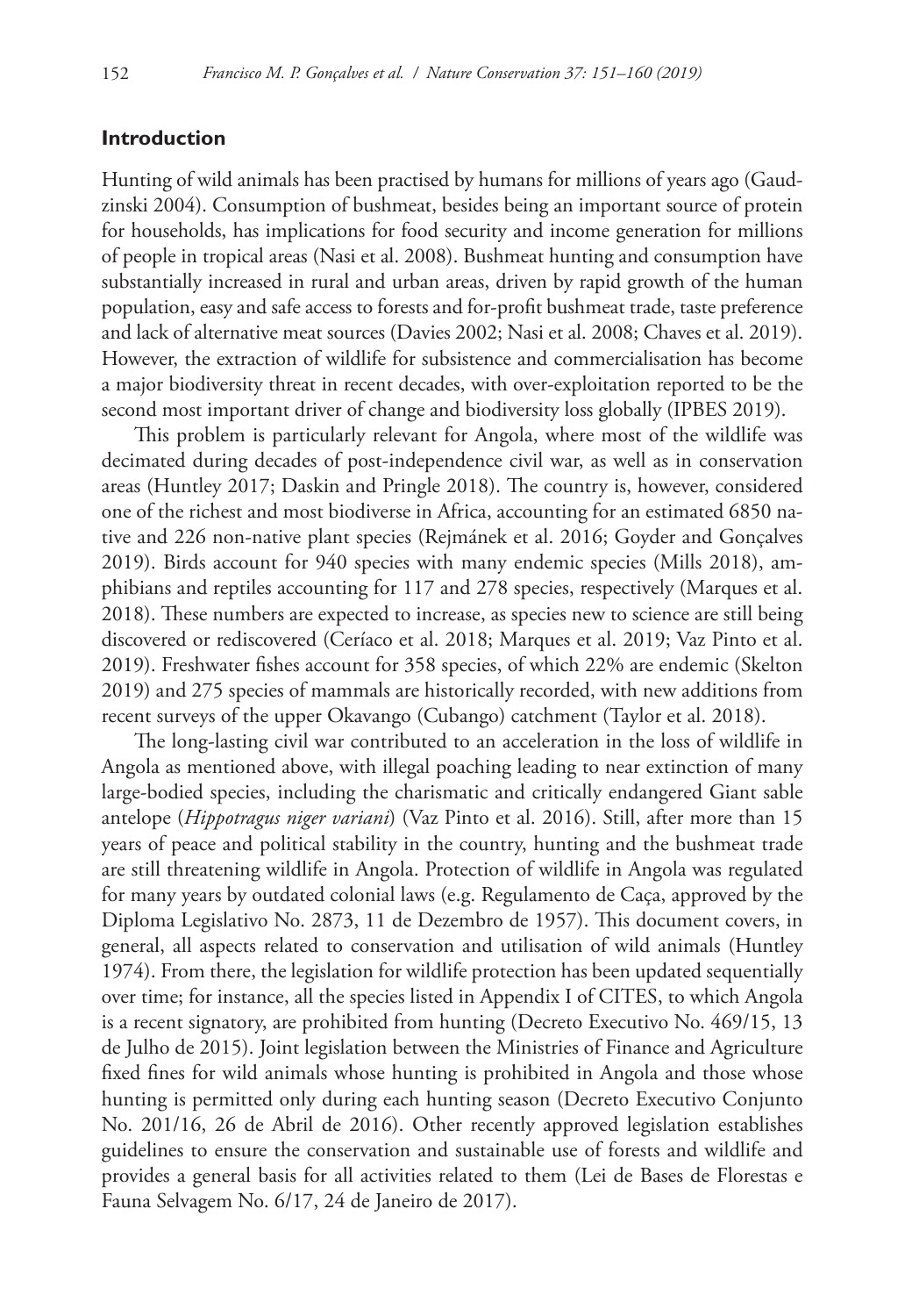Despite this legal context and governmental efforts, presently, wild animals are hunted throughout the year and the obtained bushmeat is commonly observed being sold along the roadside in the absence of an efficient law enforcement mechanism by the forestry authorities, thereby challenging the protection and conservation of wildlife in Angola. Thus, with this study, which resulted from a recent assessment along the main road between five major Angolan towns, we aimed to contribute with data on hunting and bushmeat trade.

## **Material and methods**

The assessment of bushmeat trade was conducted between  $19<sup>th</sup>-23<sup>rd</sup>$  September 2018. We travelled approximately 1237 km south-north, starting from Lubango, the capital city of Huíla province to Luanda and finally to Uíge province (Fig. 1). During the trip, we documented and recorded data on hunting and bushmeat trade along the roadside. The species being sold were locally identified, counted, photographed and the localities were georeferenced. The identification of species was later confirmed, based on local expertise and on the available literature (Chris 2006; MINAMB 2009a; Kingdon and Hoffman 2013).

## **Results and discussion**

During the rapid assessment, we documented a variety bushmeat in fresh state, smoked, non-quantified dried meat and live animals, being sold mostly to urban dwellers travelling between the main cities (Table 1). Despite the recent Ebola outbreak in the neighbouring country of Democratic Republic of Congo (DRC), individual animals appear to be obtained directly from hunters and slaughtered without any sanitary measure or observing a quarantine period. This observation is particularly concerning as Uíge province shares an extensive terrestrial border with DRC and the consumption of wildlife in Africa is frequently associated with increased risk of acquiring zoonotic diseases (Ordaz-Nemeth et al. 2017).

Most of our records were documented along the main road between the Angolan provinces of Bengo and Uíge; these included many species of duikers (*Sylvicapra grimmia*, *Cephalopus monticola*), monkeys (*Cercopithecus mitis*, *Chlorocebus aethiops*, *Miopithecus talapoin*), snakes (e.g. *Psammophis mossambicus*, *Python natalensis*, *P. sebae*) and a globally protected species of pangolin (*Manis tricuspis*) (Fig. 2). Small antelopes, such as blue and yellow backed duikers, still represent the most hunted species and are sold along the Angolan roads (Bersacola et al. 2014).

We did not find any evidence of cross-border trade with neighbouring countries, as our survey was concentrated on the evaluation of activity along the road linking the provinces covered by this study and restricted to only a few days of driving. However, there may be trade of wildlife meat in the informal markets of the principal border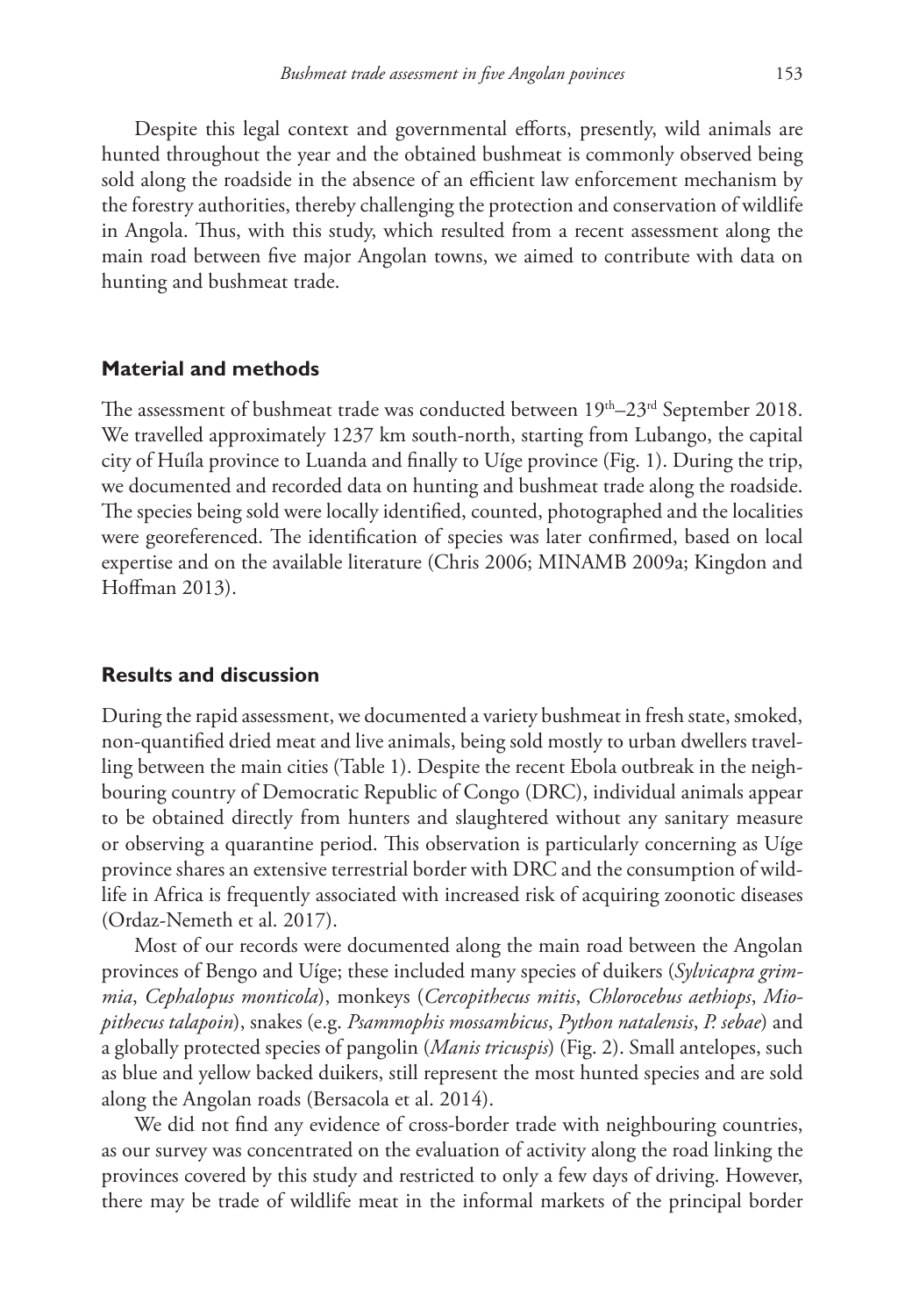

**Figure 1.** Map of Africa showing the location of Angola (left) and the provinces covered by the study along the main road from Lubango (Huíla province) to Uíge (right).

posts, due to the intense and unregulated commercial activities between the two countries. During this study, we witnessed a Chinese customer looking for pangolins in one of the villages; pangolin scales, when soaked, are trusted for having medicinal properties for a large variety of human illnesses mostly in Asia, but also increasing in Africa (Soewu and Adekanola 2011; Katuwal et al. 2013). It is currently estimated there are 0.4–0.7 million pangolins hunted annually, representing an increase of around 150% only for medicinal purposes over the past four decades (Ingram et al. 2018).

We also observed the sale of wading birds and parrots near Kifangondo, the main point of entrance to the capital city of Angola (Luanda) for people coming from the northern parts of the country. The number of documented species decreased from Luanda southwards. Few selling points of dried and fresh meat of rocky dassies (*Procavia capensis*), snakes (e.g. *Python natalensis*), the common (grey) and blue duikers and live species of guineafowls (*Guttera pucherani*) were recorded between Cuanza sul and Benguela. We believe that bird species, including parrots, are mostly sold as pets. In the city of Luanda, bird species, such as parrots, are commonly being sold in pet shops, fairs, along the streets and entry points to the main cities by young boys (*pers. obs.*). Bushmeat and trade of wildlife are becoming widespread commercial activities also in Angola, with serious implications on wild animal populations (Swensson 2005).

The sale of wildlife decreased substantially with only occasional observations between Benguela and Lubango (in Huíla province). This observation however cannot be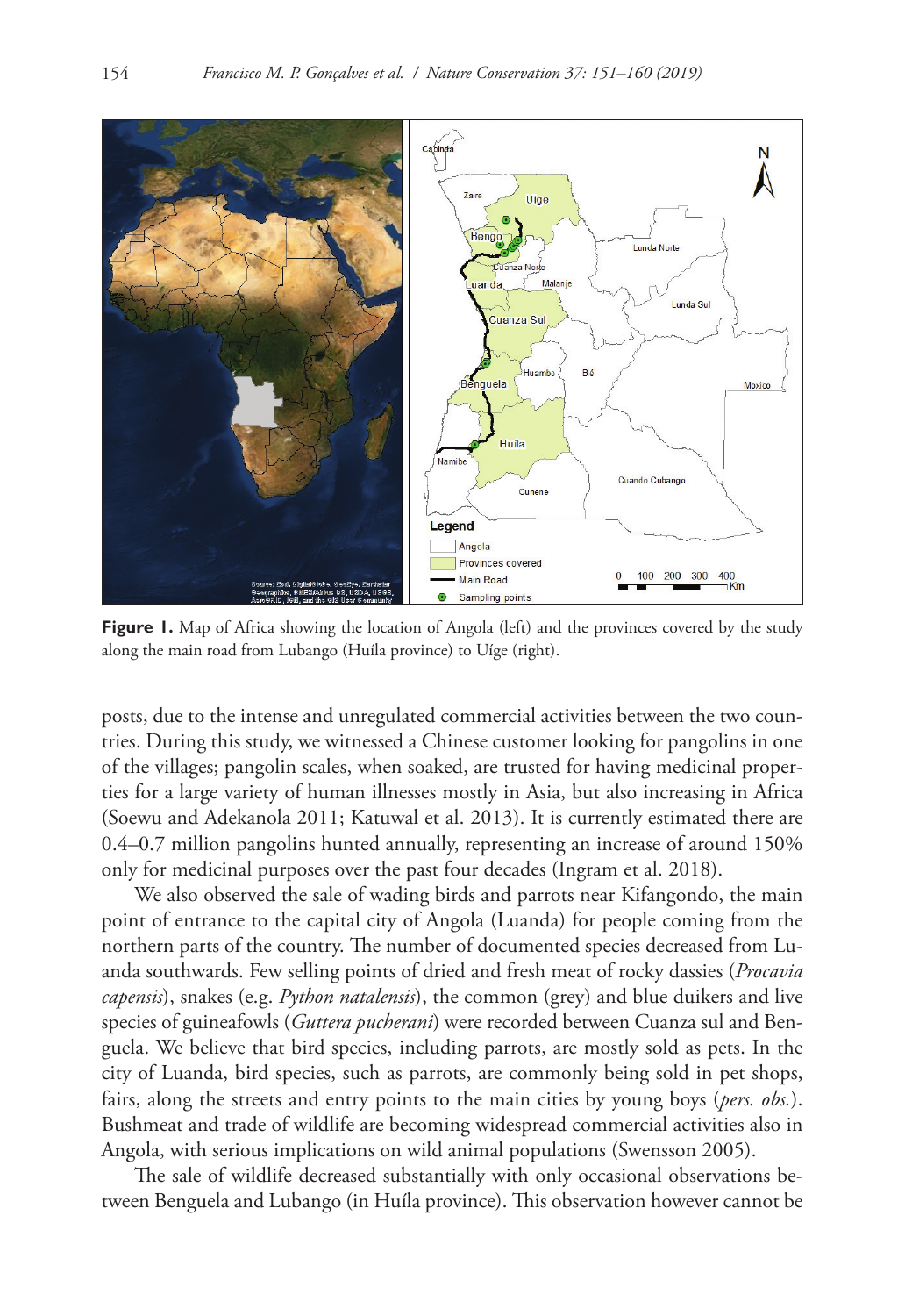

Figure 2. Wild animals and smoked bushmeat on sale along the roadside of the Sequele village, between Bengo and Uíge provinces **A** Blue duikers, Talapoin and Vervet (green) monkey in the cage on ground **B** Northern Rock Python and **C** Tree pangolin.

seen as an indication of biodiversity decline in these areas. Historically, large mammals from this vast territory of south-west Angola were deliberately eliminated to make way for cattle ranching, supported by the Declaration of Free Hunting in Huíla District (Huntley 1974). Nevertheless, additional studies are required to assess any evidence pointing to the reduction of wildlife in this region, during the post-independence period of civil war. According to Lindsey et al. (2015), illegal hunting appears to spike during periods of political instability and poor governance, due to breakdown of law enforcement and increased dependence of people on natural resources for survival.

Although there is an effort from the Angolan authorities and progress has been made in terms of legislation, unfortunately, there is no clear definition which governmental department is responsible for the protection of wildlife and what their role is. In 2009, the Angolan Ministry of Environment produced a list of species whose hunting and trade are prohibited in Angola; this included five species from our recent sur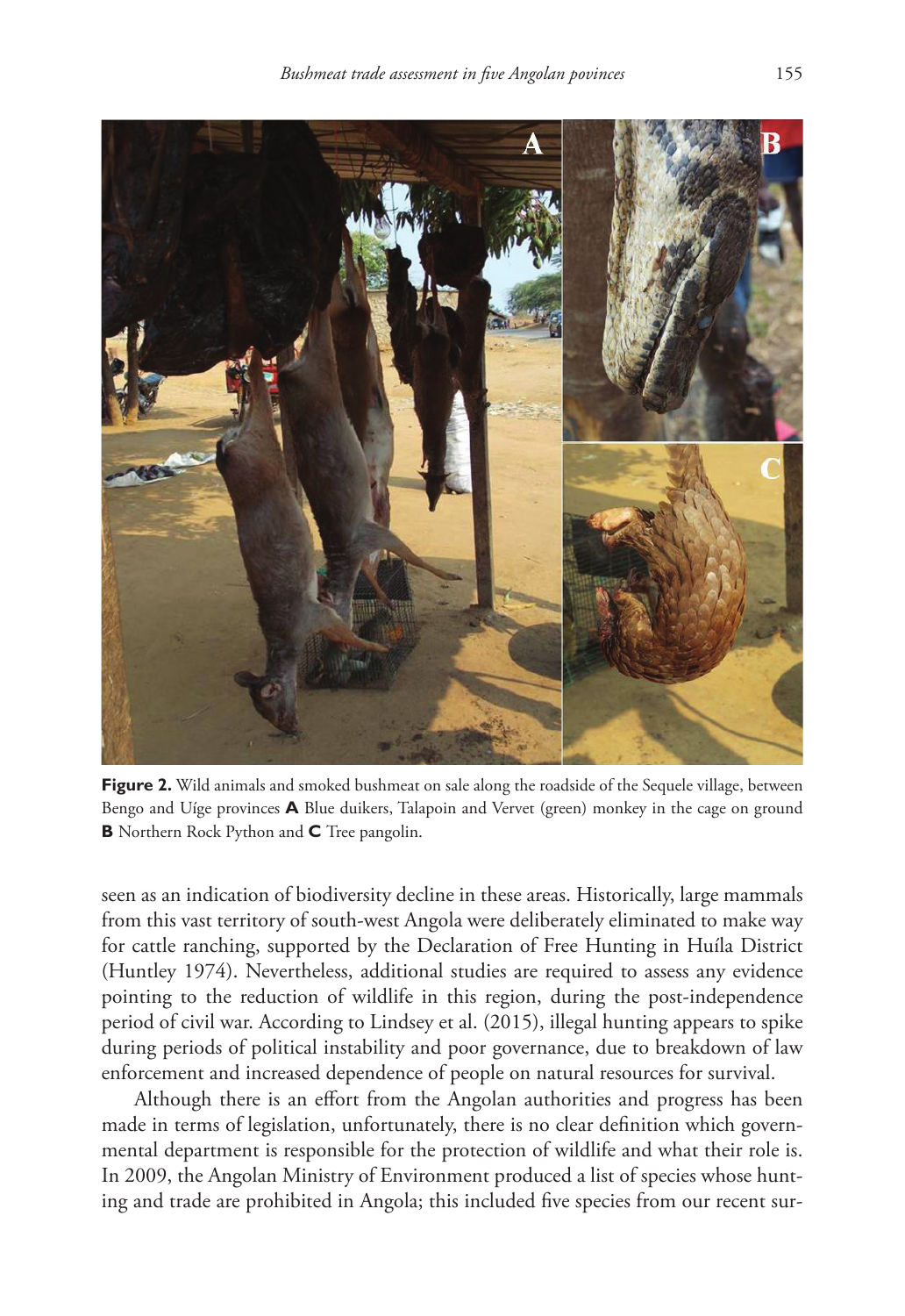Table 1. Observed species sold as fresh meat, smoked or live animals from the provinces of Benguela, Luanda, Bengo and Uíge and their conservation status, the (\*) refers to *Python sebae* found smoked in pieces with about 12 eggs.

| Group            | <b>English Name</b>       | <b>Scientific Name</b>  | <b>IUCN</b> status   | State of sale | Quantity       | Locality                                 |
|------------------|---------------------------|-------------------------|----------------------|---------------|----------------|------------------------------------------|
| Rodents          | Rocky Dassie              | Procavia capensis       | Least Concern        | Dried         | 10             | Culango,<br>Benguela                     |
|                  | Rocky Dassie              | Procavia capensis       | Least Concern        | Fresh         | 3              | Culango,<br>Benguela                     |
| Duikers          | Common (Grey)<br>Duiker   | Sylvicapra grimmia      | Least Concern        | Fresh         | 7              | Culango,<br>Benguela                     |
| <b>Birds</b>     | Crested Guineafowl        | Guttera pucherani       | Least Concern        | Live          | $\mathbf{1}$   | Culango,<br>Benguela                     |
| Snakes           | Southern (Rock)<br>Python | Python natalensis       | Not assessed by IUCN | Smoked        | $\mathbf{1}$   | Keve River,<br>Cuanza sul                |
| Rodents          | Rocky Dassie              | Procavia capensis       | Least Concern        | Fresh         | $\mathbf{1}$   | Culango,<br>Benguela                     |
| Duikers          | Blue duiker               | Cephalophus monticola   | Least Concern        | Fresh         | 5              | Culango,<br>Benguela                     |
| Snakes           | Olive Whip Snake          | Psammophis mossambicus  | Not assessed by IUCN | Fresh         | $\mathbf{1}$   | Úkua; Bengo                              |
| Duikers          | Common (Grey)<br>Duiker   | Sylvicapra grimmia      | Least Concern        | Fresh         | $\overline{c}$ | Sisala village,<br>Vista Alegre,<br>Uíge |
| Snakes           | Northern (Rock)<br>Python | Python sebae            | Not assessed by IUCN | Fresh         | $\mathbf{1}$   | Sisala village,<br>Vista Alegre,<br>Uíge |
|                  | Northern (Rock)<br>Python | Python sebae            | Not assessed by IUCN | Smoked        | $\mathbf{1}$   | Vista Alegre,<br>Uíge                    |
| Monkeys          | Vervet (Green)<br>Monkey  | Chlorocebus aethiops    | Least Concern        | Live          | $\mathbf{1}$   | Vista Alegre,<br>Uíge                    |
| Rodents          | Greater Cane Rate         | Thryonomys swinderianus | Least Concern        | Fresh         | $\mathbf{1}$   | Vista Alegre,<br>Uíge                    |
| Horned antelopes | Bushbuck                  | Tragelaphus scriptus    | Least Concern        | Fresh         | $\mathbf 1$    | Vista Alegre,<br>Uíge                    |
| Snakes           | Northern (Rock)<br>Python | Python sebae*           | Not assessed by IUCN | Smoked        | $\mathbf{1}$   | Vista Alegre,<br>Uíge                    |
| Pigs             | Bushpig                   | Potamochoerus larvatus  | Least Concern        | Fresh         | $\mathbf{1}$   | Vista Alegre,<br>Uíge                    |
| Cusimanses       | Ansorge's Cusimanse       | Crossarchus ansorgei    | Least Concern        | Fresh         | $\mathbf{1}$   | Kawanga<br>village, Uíge                 |
| Horned antelopes | Bushbuck                  | Tragelaphus scriptus    | Least Concern        | Fresh         | $\,1\,$        | Piri, Bengo                              |
| Monkeys          | <b>Blue Monkey</b>        | Cercopithecus mitis     | Least Concern        | Fresh         | 4              | Piri, Bengo                              |
| Duikers          | Blue duiker               | Cephalophus monticola   | Least Concern        | Fresh         | $\overline{4}$ | Piri, Bengo                              |
| Monkeys          | Blue Monkey               | Cercopithecus mitis     | Least Concern        | Fresh         | $\mathbf{1}$   | Piri, Bengo                              |
| Pangolins        | Tree Pangolin             | Manis tricuspis         | Vulnerable           | Fresh         | $\mathbf{1}$   | Sequele village,<br>Bengo                |
| Monkeys          | <b>Blue Monkey</b>        | Cercopithecus mitis     | Least Concern        | Fresh         | $\mathbf{1}$   | Sequele village,<br>Bengo                |
| Rodents          | Rocky Dassie              | Procavia capensis       | Least Concern        | Fresh         | $\mathbf{1}$   | Sequele village,<br>Bengo                |
| Duikers          | Blue duiker               | Cephalophus monticola   | Least Concern        | Fresh         | $\overline{4}$ | Sequele village,<br>Bengo                |
| Monkeys          | Vervet (Green)<br>Monkey  | Chlorocebus aethiops    | Least Concern        | Live          | $\mathbf{1}$   | Sequele village,<br>Bengo                |
| Monkeys          | Talapoin Monkey           | Miopithecus talapoin    | Least Concern        | Live          | $\mathbf{1}$   | Sequele village,<br>Bengo                |
| Civets           | African civet             | Civettictis civetta     | Least Concern        | Fresh         | $\mathbf{1}$   | Sequele village,<br>Bengo                |
| Horned antelopes | Bushbuck                  | Tragelaphus scriptus    | Least Concern        | Fresh         | $\mathbf{1}$   | Sequele village,<br>Bengo                |
| Monkeys          | <b>Blue Monkey</b>        | Cercopithecus mitis     | Least Concern        | Fresh         | $\mathbf{1}$   | Sequele village,<br>Bengo                |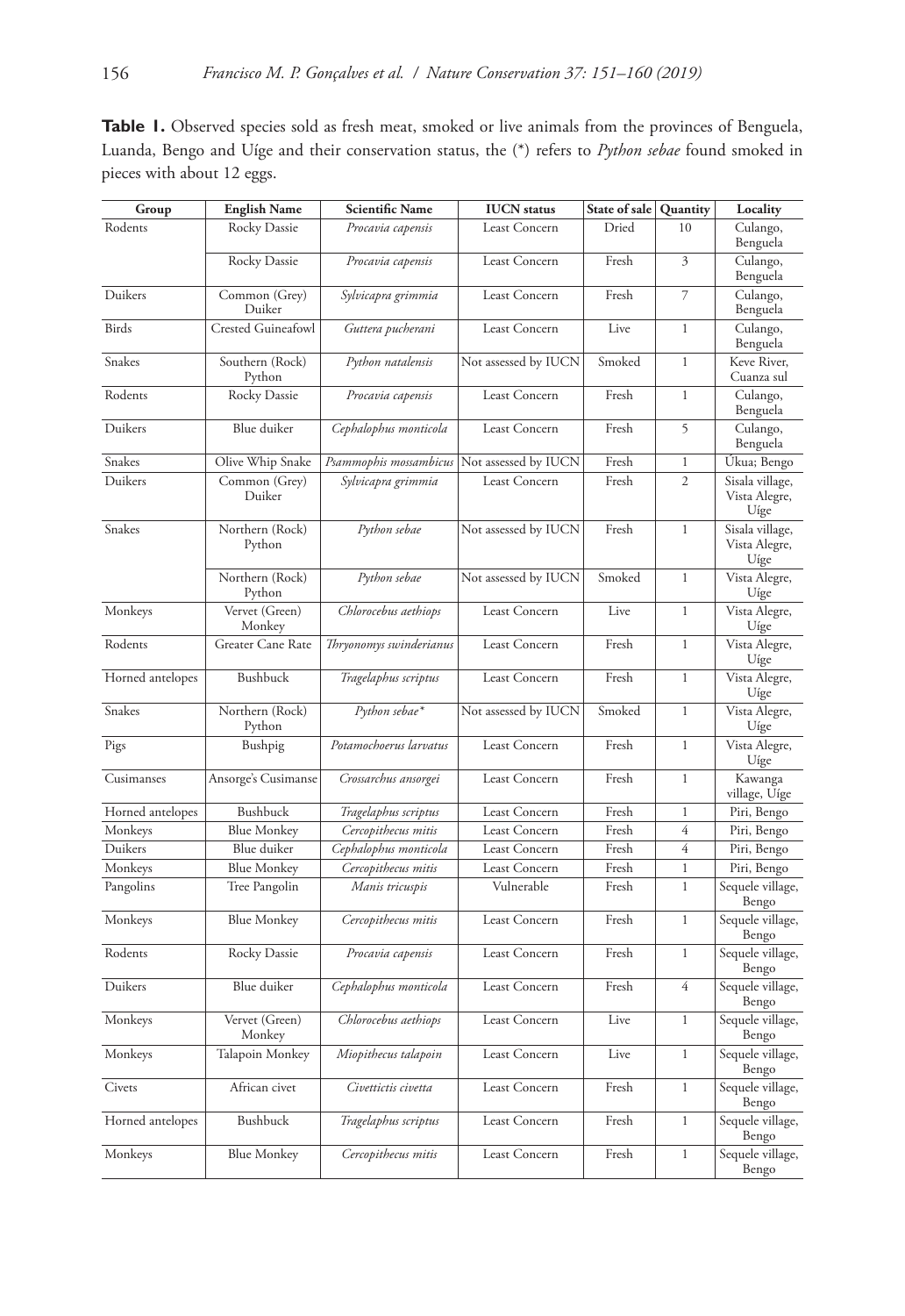vey, namely: *Tragelaphus scriptus*, *Sylvicapra grimmia*, *Cephalophus monticola*, *Civettictis civetta* and *Chlorocebus aetiops* (MINAMB 2009b). Another official document mentions amongst others, these species and all *Python* spp. (with exception of the Angola python (*Python anchietae*), wrongly identified as *Boa constrictor*), as wild animals whose hunting is permitted at each hunting season (which runs from  $1<sup>st</sup>$  August – 31<sup>st</sup> December), and fixes the respective compensation fees due to the Angolan state (Decreto Executivo No. 201/16, 26 de Abril de 2016). Surprisingly, from the above mentioned species, only *C. civetta* is included in the recent published Red List of Angolan species with the status of vulnerable (MINAMB 2018). This situation emphasises the need for an up-to-date assessment of wildlife in Angola and to produce appropriate legislation with specific actions focused on the effective protection of vulnerable species and others species currently under pressure due to illegal hunting.

### **Conclusions**

During this short round trip, driving from Lubango to Uíge, we documented a variety of wildlife and bushmeat trade along the roadside. The actual quantity of bushmeat sold may be larger than documented in this study and may be dependent on day of week, time and season. Quantitative data on exploitation of bushmeat in local communities of Angola are scarce and its impact on wildlife populations is not currently assessed. A number of species, documented in our study, are prohibited for hunting and sale in the country, for others whose hunting is allowed, their conservation status is not domestically assessed and is instead based on global assessments. Further studies are required to assess and better evaluate the situation of species; particularly the most frequently hunted species and, based on this, to establish their conservation status locally within Angola.

Despite the progress made in terms of legislation amongst different ministerial departments, there is no clear definition of tasks and responsibilities amongst them; this resulted, for instance, in the absence of an agreement in terms of prohibited species for hunting and trade and in the inefficiency of government authority, which has resulted in uncontrolled hunting and trade of wild animals. We believe that the establishment of a forestry or wildlife authority is crucial to reduce pressure on natural resources (incl. wildlife) and in creation of more specific legislation, aiming to effectively protect wildlife in Angola.

Along our way, we did not observe any action aiming to discourage this activity from the various police checkpoints we passed. Based on this observation, we recommend strengthening enforcement measures along the main roads to alleviate pressure on wildlife due to the demand for bushmeat and other forest goods in the cities and to increase education amongst police officials in rural areas of the damage caused by bushmeat trade. Additionally, we recommend stronger enforcement to prevent any transboundary trade of bushmeat and the associated risk of acquiring diseases related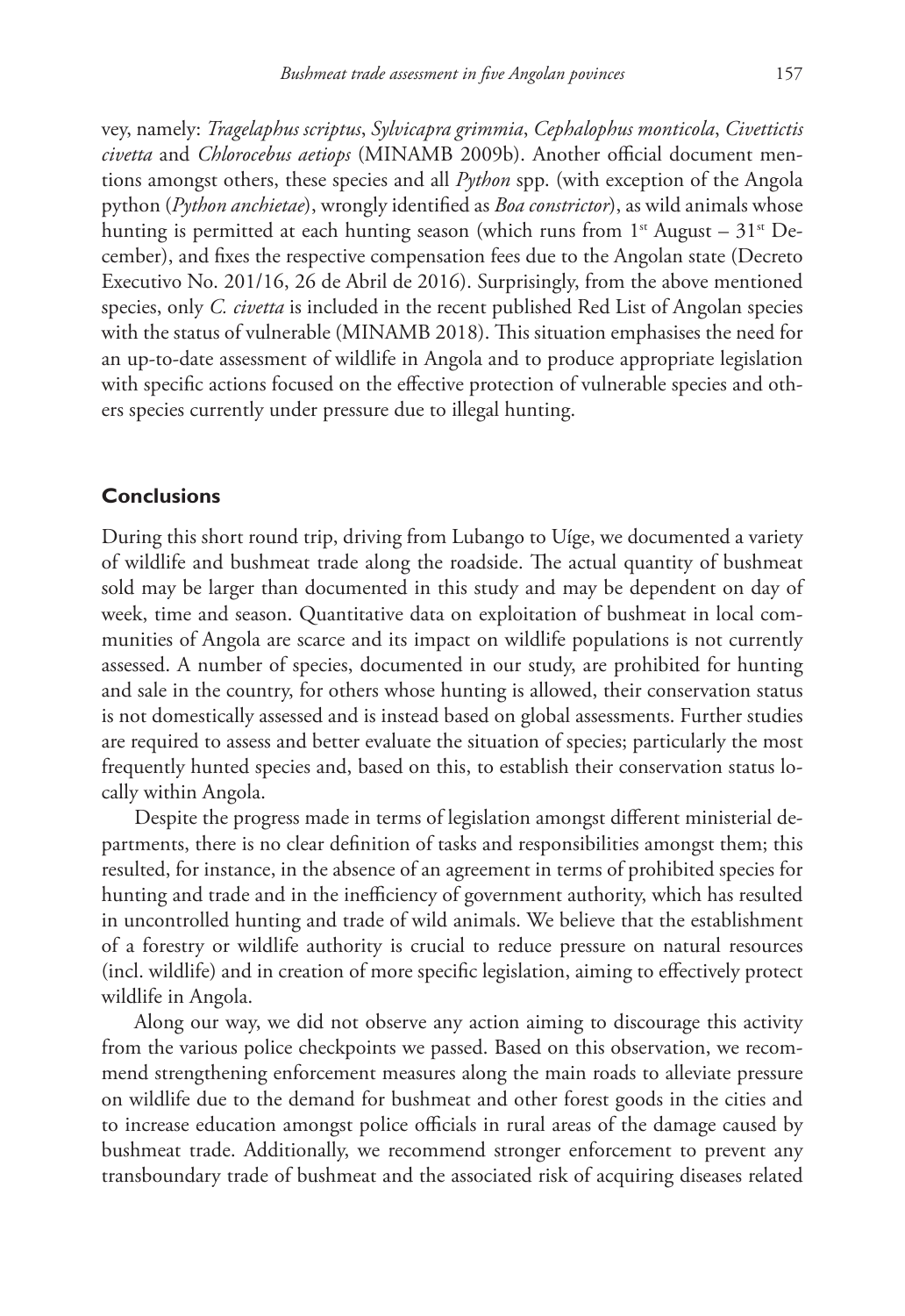to consumption of wild animals. It is also recommended that there is additional evaluation of bushmeat trade across the informal markets in the main country border posts and other larger markets of the principal cities such as Luanda, to better evaluate the dynamics of bushmeat trade across the region.

Illegal hunting and associated bushmeat trade constitute a concerning issue in terms of biodiversity conservation. Its impact must be studied and properly evaluated in order to study mechanisms to alleviate pressure on wildlife and demand of bushmeat for income generation in rural communities. This can be achieved by promoting breeding and consumption of domesticated meat in rural areas, mainly in northern parts of Angola to reduce overharvesting of wildlife and contribute to generation of income from other sources (e.g. selling of domestic animals and meat products).

#### **Acknowledgements**

We thank Prof. Dr. José Luís Mateus Alexandre (General Director of ISCED Huíla) for providing authors with logistical support to attend the 2<sup>nd</sup> National Conference on Biodiversity, hosted by Universidade Kimpa Vita in Uíge, which simultaneously allowed us to document hunting and bushmeat trade along the way. We thank Dr. Diogo Veríssimo (Oxford University, U.K) for the useful comments on the manuscript and the anonymous reviewer for the valuable comments and suggestions that significantly improved the quality of this manuscript. English language editing was kindly made by John Lister Godlee.

#### **References**

- Bersacola E, Svensson MS, Bearder SK, Mills M, Nijman V (2014) Hunted in Angola, surveying bushmeat trade. SWARA 2014 (January–March): 31–32.
- Ceríaco LMP, Marques MP, Bandeira S, Agarwal I, Stanley EL, Bauer AM, Heinicke MP, Blackburn DC (2018) A new earless species of *Poyntonophrynus* (Anura, Bufonidae) from the Serra da Neve Inselberg, Namibe Province, Angola. ZooKeys 780: 109–136. [https://](https://doi.org/10.3897/zookeys.780.25859) [doi.org/10.3897/zookeys.780.25859](https://doi.org/10.3897/zookeys.780.25859)
- Chaves WA, Monroe MC, Sieving KE (2019) Wild Meat Trade and Consumption in the Central Amazon, Brazil. Human Ecology 2019.<https://doi.org/10.1007/s10745-019-00107-6>
- Chris S (2006) Field Guide to the Larger Mammals of Africa. Struik Publishers, Cape Town, 320 pp.
- Daskin JH, Pringle RM (2018) Warfare and wildlife declines in Africa's protected areas. Research Letters 553(7688): 328–332. <https://doi:10.1038/nature25194> [Epub 2018 Jan 10]<https://doi.org/10.1038/nature25194>
- Davies G (2002) Bushmeat and international development. Conservation Biology 16(3): 587– 589.<https://doi.org/10.1046/j.1523-1739.2002.01636.x>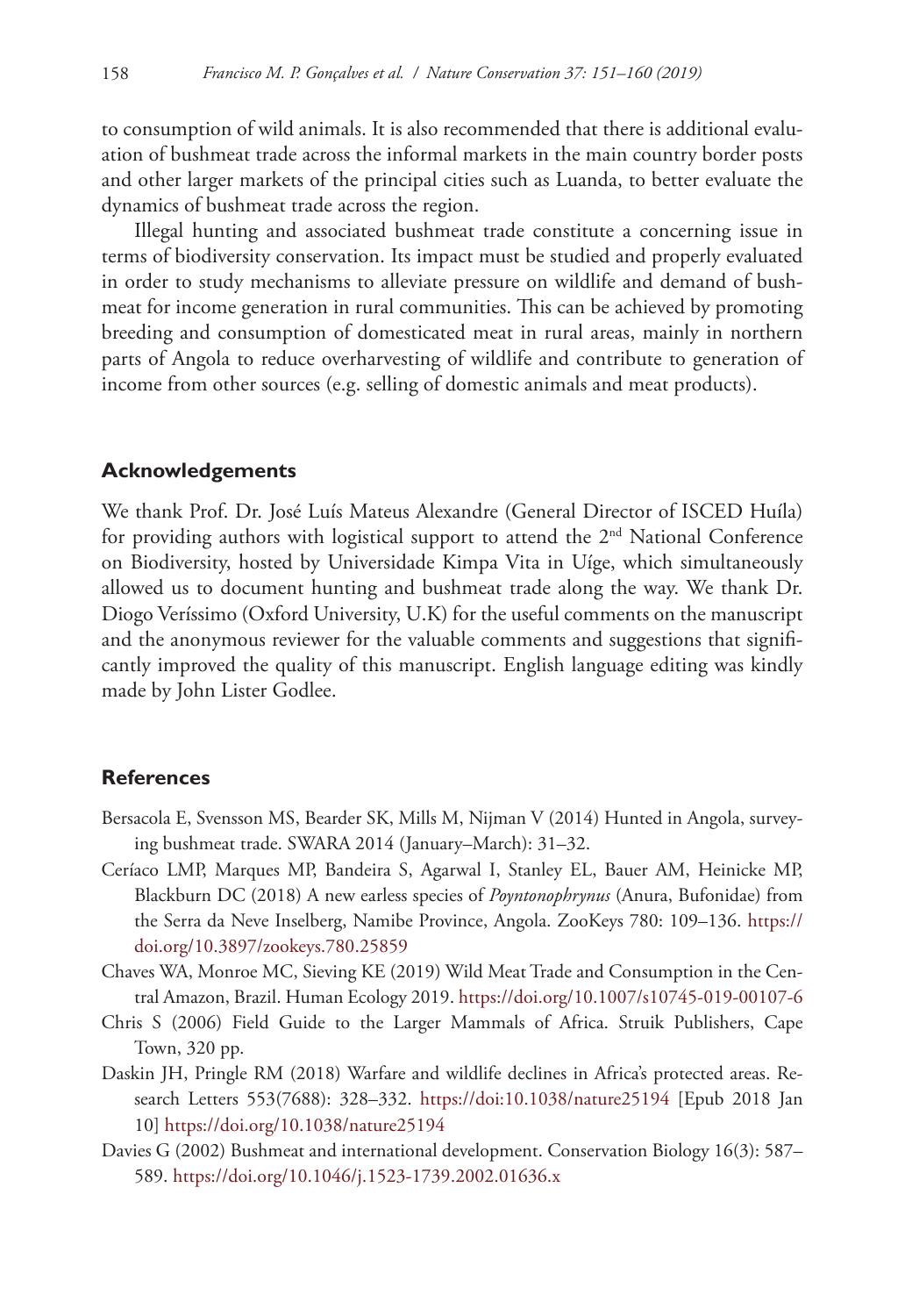- Gaudzinski S (2004) Subsistence patterns of Early Pleistocene hominids in the Levant Taphonomic evidence from the Ubeidiya Formation (Israel). Journal of Archaeological Science 31(1): 65–75. [https://doi.org/10.1016/S0305-4403\(03\)00100-6](https://doi.org/10.1016/S0305-4403(03)00100-6)
- Goyder DJ, Gonçalves FMP (2019) The Flora of Angola: Collectors, Richness and Endemism. In: Huntley BJ, Russo V, Lages F, Ferrand N (Eds) Biodiversity of Angola. Science & Conservation: a modern synthesis. Springer Open, New York, 79–96. [https://doi.](https://doi.org/10.1007/978-3-030-03083-4_5) [org/10.1007/978-3-030-03083-4\\_5](https://doi.org/10.1007/978-3-030-03083-4_5)
- Huntley BJ (1974) Outlines of Wildlife Conservation in Angola. Journal of the Southern African Wildlife Management Association 4: 157–166.
- Huntley BJ (2017) Wildlife at War in Angola: The Rise and fall of an African Eden. Protea Book House, Pretoria, 1–416.
- Ingram DJ, Coad L, Abernethy KA, Maisels F, Stokes E, Bobo KS, Breuer T, Gandiwa E, Ghiurghi A, Greengrass E, Holmern T, Kamgaing TOW, Ndong Obiang A-M, Poulsen JR, Schleicher J, Nielsen MR, Solly H, Vath CL, Waltert M, Whitham CEL, Wilkie DS, Scharlemann JPW (2018) Assessing Africa-Wide Pangolin Exploitation by Scaling Local Data. Conservation Letters 11(2): 1–9. <https://doi.org/10.1111/conl.12389>
- IPBES (2019) Summary for policymakers of the global assessment report on biodiversity and ecosystem services of the Intergovernmental Science-Policy Platform on Biodiversity and Ecosystem Services. In: Díaz S, Settele J, Brondizio ES, Ngo HT, Guèze M, Agard J, Arneth A, Balvanera P, Brauman KA, Butchart SHM, Chan KMA, Garibaldi LA, Ichii K, Liu J, Subramanian SM, Midgley GF, Miloslavich P, Molnár Z, Obura D, Pfaff A, Polasky S, Purvis A, Razzaque J, Reyers B, Roy Chowdhury R, Shin YJ, Visseren-Hamakers IJ, Willis KJ, Zayas CN (Eds) IPBES Secretariat. Bonn, Germany, 44 pp.
- Katuwal HB, Neupane KR, Adhikari D, Thapa S (2013) Pangolin trade, ethnic importance and its conservation in eastern Nepal. Small Mammals Conservation and Research Foundation and WWF-Nepal, Kathmandu, 27 pp.
- Kingdon J, Hoffman M (Eds) (2013) Mammals of Africa Volume VI: Pigs, Hippopotamuses, Chevrotain, Giraffes, Deer and Bovids. Bloomsbury Publishing, London, 704 pp.
- Lindsey P, Balme G, Becker M, Beg, C, Bento C, Bocchino C, Dickman A, Diggle R, Eves H, Henschel P, Lewis D, Marnewick K, Mattheus J, McNutt JW, McRobb R, Midlane N, Milanzi J, Morley R, Murphree M, Nyoni P, Opyene V, Phadima J, Purchase N, Rentsch D, Roche C, Shaw J, van der Westhuizen H, Van Vliet N, Zisadza P (2015) Illegal hunting and the bush-meat trade in savanna Africa: drivers, impacts and solutions to address the problem. Panthera/Zoological Society of London/Wildlife Conservation Society Report, New York, 79 pp.
- Marques MP, Ceríaco LMP, Blackburn DC, Bauer AM (2018) Diversity and Distribution of the Amphibians and Terrestrial Reptiles of Angola, Atlas of Historical and Biogeographic Records (1840–2017). Proceedings of the California Academy of Sciences, Series 4, Volume 65, Suplement II, 501 pp.
- Marques MP, Ceríaco LM, Bandeira S, Pauwels OS, Bauer AM (2019) Description of a new long-tailed skink (Scincidae: *Trachylepis*) from Angola and the Democratic Republic of the Congo. Zootaxa 4568(1): 51–68.<https://doi.org/10.11646/zootaxa.4568.1.3>